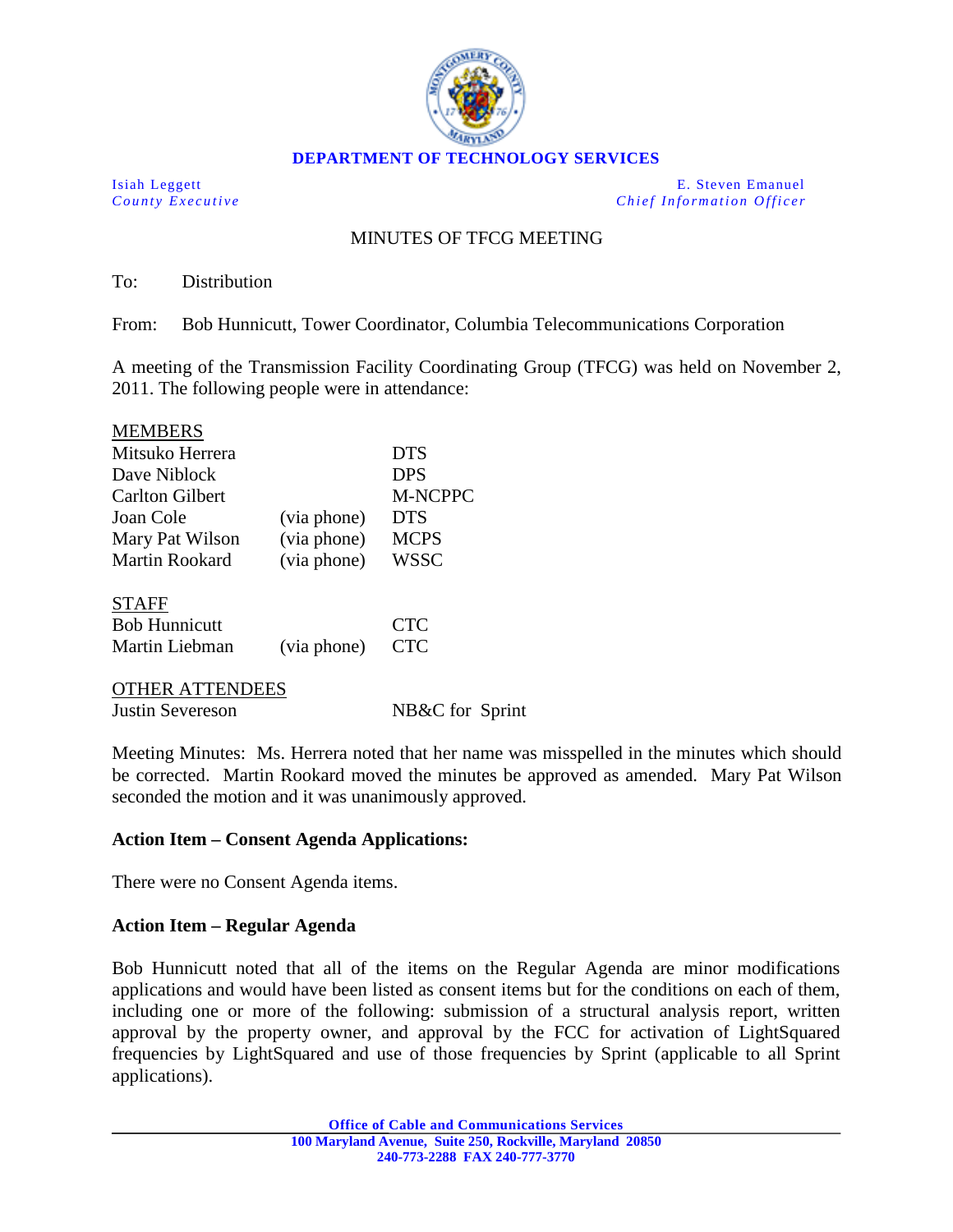Minutes of TFCG Meeting Held November 2, 2011 Page 2 of 6

Ms. Herrera noted that the condition for Item #7 should have included "with a copy to the Tower Coordinator" after the words "to DPS." She also moved that the language for Items # 8,9,10,15,16,18, and 21 be amended to read "have consented to placement of antennas and related equipment and cabling on the property" in lieu of the language in the recommendation – "*that they are aware of these proposed attachments and that they have been approved."* She asked if Sprint had approval of the County Housing Opportunities Commission (HOC) for its proposed changes to the facility on HOC property. Mr. Severeson, the applicant, replied that Sprint did have approval. Ms. Herrera stated that in the future perhaps a more formal way to verify that the property owner's permission had been obtained could be a part of the application process. Mr. Hunnicutt suggested that either a form for that purpose or an additional line on the application for the property owner's verification could serve that purpose.

Ms. Herrera also advised the group that she would be proposing changes to the Code to require submission of a structural analysis report as warranted, because while that report is presently only required by DPS at time of permitting (and not for TFCG review), it is appropriate for the TFCG to have that information as part of its review. In the interim, that review will be left to the DPS engineer not the Tower Coordinator as a part of their recommendation. To make that a requirement for a TFCG application, the COMCOR regulations pertaining to the TFCG needs to be changed. Mary Pat Wilson asked if DPS reviews the structural analysis reports routinely for all tower sites. Dave Niblock replied that they review the reports and the calculations contained therein. Ms. Herrera and Mr. Hunnicutt added that although the DPS engineer reviews the detailed structural calculations, the Tower Coordinator reviews the reports to verify that the attachments that the engineer's report includes consideration of all of the antennas that, according to TFCG records, are attached to the facility. Then, if modifications are required to the facility, the Tower Coordinator notes them in the record and flags them in the Notice of Action, which the applicants must provide to DPS at the time of permitting. Mr. Hunnicutt reported that there have been cases where existing antennas (i.e., antennas that were already attached to the facility) were not accounted for in the engineer's structural analysis.

In addition to this discussion, the following applications were reviewed:

- 1. Sprint application to replace nine antennas with nine 72"-high panel antennas at the 70' level atop a 81'-high hotel on ELSS, LLC property at 7990 Georgia Avenue in Silver Spring (Application #201109-18). *Minor Modification Conditioned on approval from the FCC for use and activation of service for those frequencies and assignment of those frequencies by LightSquared to Sprint.*
- 2. Sprint application to replace six antennas with six 72"-high panel antennas at the 140' and 155' levels atop a 149'-high apartment building on Brenmil Associates property at 5901 Montrose Road in Rockville (Application #201109-23). *Minor Modification Conditioned on approval from the FCC for use and activation of service for those frequencies and assignment of those frequencies by LightSquared to Sprint.*
- 3. Sprint application to replace six antennas with six 72''-high panel antennas at the 250' level of a 480'-high tower on Shumaker property at 16700 Barnesville Road in Barnesville (Application #201111-05). *Minor Modification*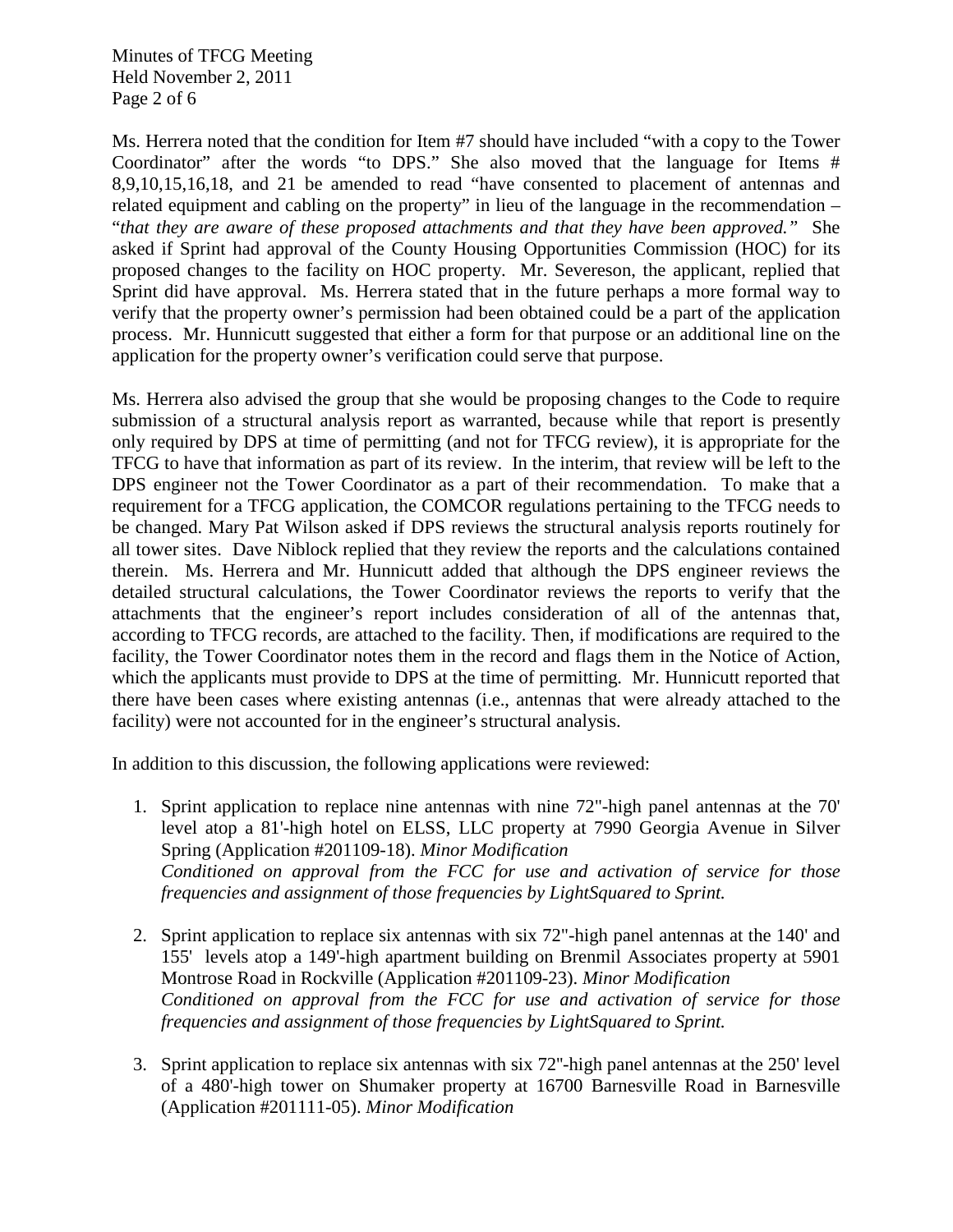*Conditioned on approval from the FCC for use and activation of service for those frequencies and assignment of those frequencies by LightSquared to Sprint.* 

- 4. Sprint application to replace three antennas with six 72''-high panel antennas at the 95' level of a 87'-high apartment building on Summit Hills Joint Venture property at  $8484 \times 16^{th}$ *Conditioned on approval from the FCC for use and activation of service for those frequencies and assignment of those frequencies by LightSquared to Sprint.* Street in Silver Spring (Application #201111-06). *Minor Modification*
- 5. Sprint application to replace six antennas with six 72''-high panel antennas at the 90' level of a 140'-high monopole on MDOT – State Highway Administration property at I-270 & Montrose Road in Rockville (Application #201111-07). *Minor Modification Conditioned on approval from the FCC for use and activation of service for those frequencies and assignment of those frequencies by LightSquared to Sprint.*
- 6. Sprint application to replace three antennas with six 72''-high panel antennas at the 91' level of a 78'-high observation tower on Montgomery County property at 10025 Darnestown Road in Rockville (Application #201111-08). *Minor Modification Conditioned on:* 
	- *providing a copy of a structural analysis report which states that the support structure can support the proposed antennas (including the AT&T antennas) and related cabling to DPS and the Tower Coordinator at time of permitting;*
	- *written approval from the County Real Estate Management Division that they are aware of these proposed attachments and that they have been approved; and*
	- *on approval from the FCC for use and activation of service for those frequencies and assignment of those frequencies by LightSquared to Sprint.*
- 7. AT&T application to add three 72"-high panel antennas at the 64' level on a 72'-high bell tower on St. Patrick's Church property at 4101 Norbeck Road in Rockville (Application #201111-09). *Minor Modification*

*Conditioned on providing a structural analysis report and plans to DPS at the time of permitting that include all existing antennas and which states that the proposed changes and additional antennas and related cabling can be safely attached.*

- 8. AT&T application to add three 72"-high panel antennas at the 108'-high level atop a 78' high observation tower on Montgomery County property at 10025 Darnestown Road in Rockville (Application #201111-10). *Minor Modification Conditioned on providing a copy of a structural analysis report which states that the support structure can support the proposed antennas (including the Sprint antennas) and related cabling to DPS and the Tower Coordinator at time of permitting, and written approval from the County Real Estate Management Division that they are aware of these proposed attachments and that they have been approved.*
- 9. Sprint application to replace three antennas with six 72"-high panel antennas at the 169', 175', and 180' levels atop a 145'-high apartment building on Montgomery County Housing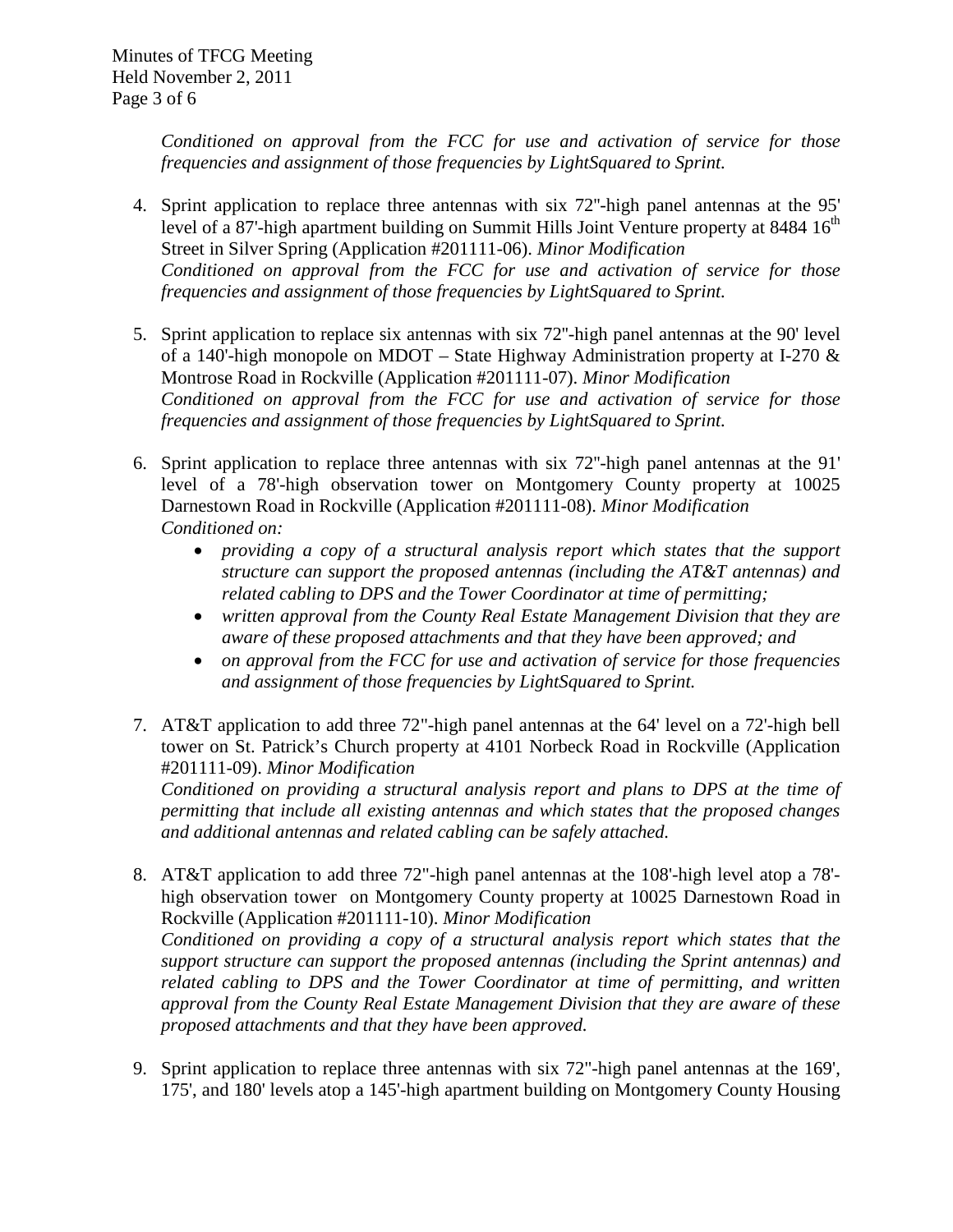Opportunities Commission (HOC) property at 5401 Westbard Avenue in Bethesda (Application #201111-11). *Minor Modification*

*Conditioned on approval from the FCC for use and activation of service for those frequencies and assignment of those frequencies by LightSquared to Sprint, and on providing written approval from the HOC that they are aware of these proposed attachments and that they have been approved.*

10. Sprint application to replace six antennas with six 72"-high panel antennas at the 110' level on a 130'-high monopole on WSSC property at 10010 Oaklyn Drive in Potomac (Application #201111-13). *Minor Modification Conditioned on approval from the FCC for use and activation of service for those* 

*frequencies and assignment of those frequencies by LightSquared to Sprint, and on providing written approval from the WSSC that they are aware of these proposed attachments and that they have been approved.*

- 11. Sprint application to replace six antennas with six 72"-high panel antennas at the 110' level on a 116'-high PEPCO transmission line tower on PEPCO property at Seven Locks Road and Tuckerman Road in Potomac (Application #201111-14). *Minor Modification Conditioned on approval from the FCC for use and activation of service for those frequencies and assignment of those frequencies by LightSquared to Sprint.*
- 12. Sprint application to replace six antennas with six 72"-high panel antennas at the 140' level on a 150'-high lattice tower on PEPCO property at 16610 Emory Lane in Rockville (Application #201111-15). *Minor Modification Conditioned on approval from the FCC for use and activation of service for those frequencies and assignment of those frequencies by LightSquared to Sprint.*
- 13. Sprint application to replace three antennas with six 72"-high panel antennas at the 120' level on a 126'-high PEPCO transmission line tower on PEPCO property at 13900 Piney Meeting House Road in Potomac (Application #201111-16). *Minor Modification Conditioned on approval from the FCC for use and activation of service for those frequencies and assignment of those frequencies by LightSquared to Sprint.*
- 14. Sprint application to replace three antennas with six 72"-high panel antennas at the 185' and 187' level atop a 180'-high apartment building on Rock Creek Terrace LP property at 12630 Veirs Mill Road in Rockville (Application #201111-17). *Minor Modification Conditioned on approval from the FCC for use and activation of service for those frequencies and assignment of those frequencies by LightSquared to Sprint.*
- 15. Sprint application to replace three antennas with six 72'-high panel antennas at the 150' level on a 150'-high monopole on WSSC property at 12200 River Road in Potomac (Application #201111-18). *Minor Modification Conditioned on approval from the FCC for use and activation of service for those frequencies and assignment of those frequencies by LightSquared to Sprint, and on providing written approval from the WSSC that they are aware of these proposed attachments and that they have been approved.*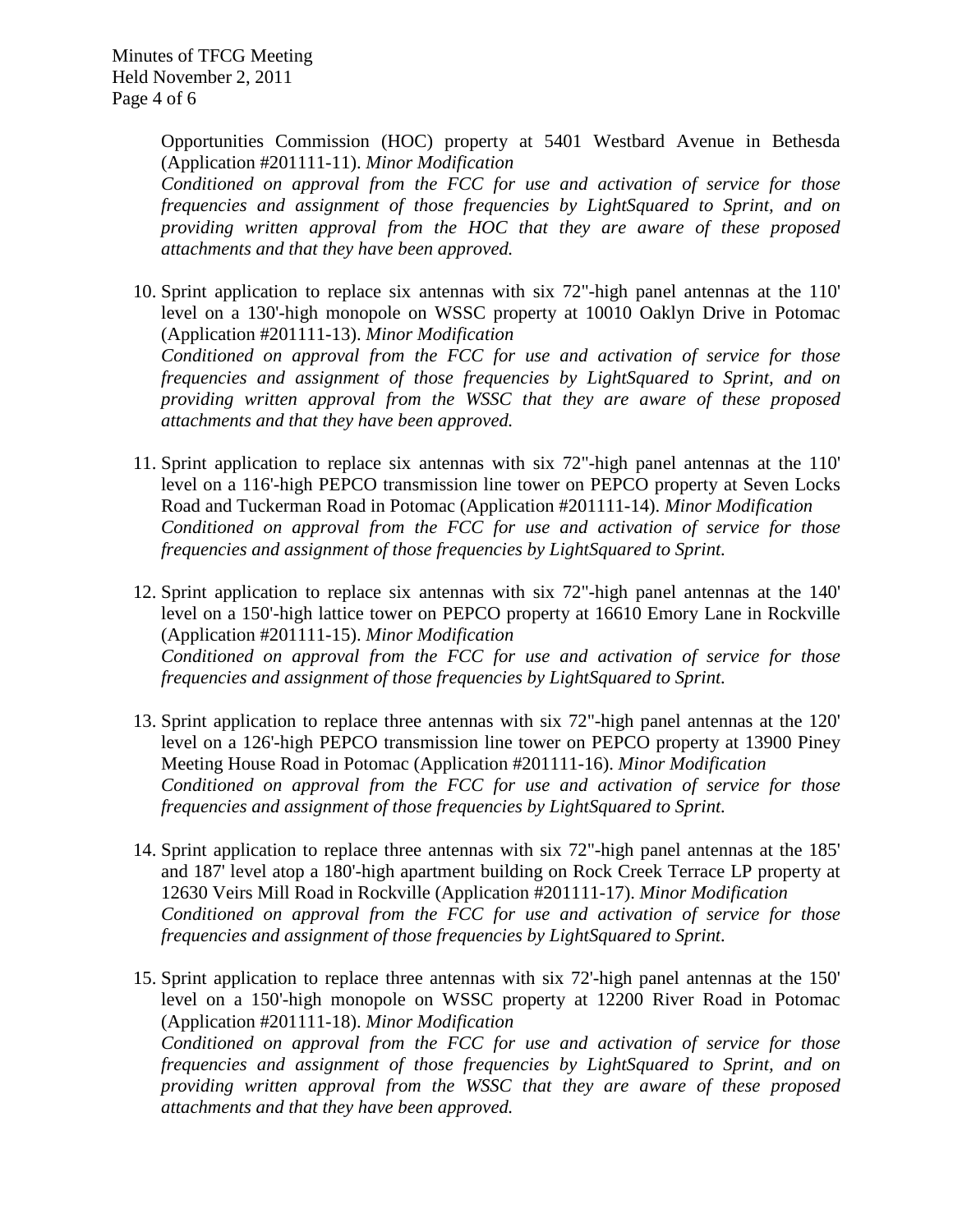- 16. Sprint application to replace three antennas with six 72'-high panel antennas at the 149' level on a 140'-high water tank on WSSC property at 15916 New Hampshire Avenue in Spencerville (Application #201111-20). *Minor Modification Conditioned on approval from the FCC for use and activation of service for those frequencies and assignment of those frequencies by LightSquared to Sprint, and on providing written approval from the WSSC that they are aware of these proposed attachments and that they have been approved.*
- 17. Sprint application to replace three antennas with six 72"-high panel antennas at the 96' level atop a 90'-high apartment building on Montgomery Village JV property at 18310 Montgomery Village Avenue in Gaithersburg (Application #201111-21). *Minor Modification*

*Conditioned on approval from the FCC for use and activation of service for those frequencies and assignment of those frequencies by LightSquared to Sprint.*

18. Sprint application to replace three antennas with six 72'-high panel antennas at the 137' level on a 126'-high water tank on WSSC property at 8505 Aqueduct Road in Potomac (Application #201111-22). *Minor Modification Conditioned on approval from the FCC for use and activation of service for those* 

*frequencies and assignment of those frequencies by LightSquared to Sprint, and on providing written approval from the WSSC that they are aware of these proposed attachments and that they have been approved.*

- 19. Sprint application to replace three antennas with six 72"-high panel antennas at the 100' level on a 110'-high monopole on ESS Prisa II LLC property at 19500 Frederick Road in Germantown (Application #201111-23). *Minor Modification Conditioned on approval from the FCC for use and activation of service for those frequencies and assignment of those frequencies by LightSquared to Sprint.*
- 20. Sprint application to replace three antennas with six 72"-high panel antennas at the 265' level on a 696 guyed lattice tower on Chancellor Media Corp of the Capital City property at 8744 Brookville Road in Silver Spring (Application #201111-24). *Minor Modification Conditioned on approval from the FCC for use and activation of service for those frequencies and assignment of those frequencies by LightSquared to Sprint.*
- 21. Sprint application to replace three antennas with six 72"-high panel antennas at the 105' level on a 130'-high water tank on WSSC property at 7806-A Tomlinson Avenue in Cabin John (Application #201111-25). *Minor Modification*

*Conditioned on approval from the FCC for use and activation of service for those frequencies and assignment of those frequencies by LightSquared to Sprint, and on providing written approval from the WSSC that they are aware of these proposed attachments and that they have been approved.*